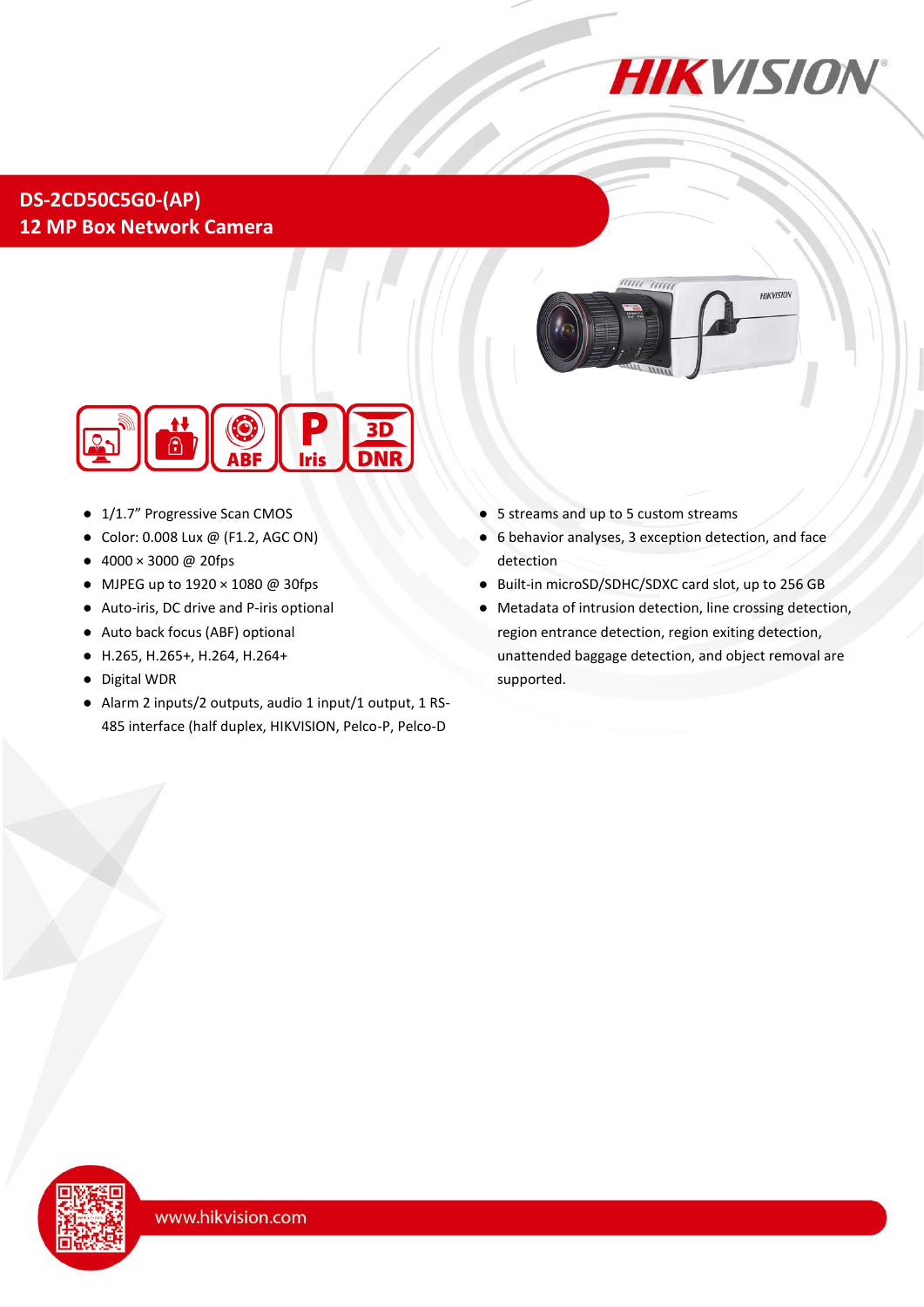

## **Function**

### **Smooth Streaming**

Smooth streaming offers solutions to improve the video quality in different network conditions. For example, in poor network conditions, adapting to the detected real-time network condition, streaming bit rate and resolution are automatically adjusted to avoid mosaic and lower latency in live view; in multiplayer network conditions, the camera transmits the redundant data for the self-error correcting in back-end device, so that to solve the mosaic problem because of the packet loss and error rate.

### **Metadata**

Metadata uses individual instances of application data or the data content. Metadata can be used for third-party application development.

#### **Power Protection**

The camera supports a wide voltage range of 10 VDC to 48 VDC. If the voltage instability occurs, the camera still works properly. The camera supports reverse polarity protection which can avoid the camera malfunction caused by false operation.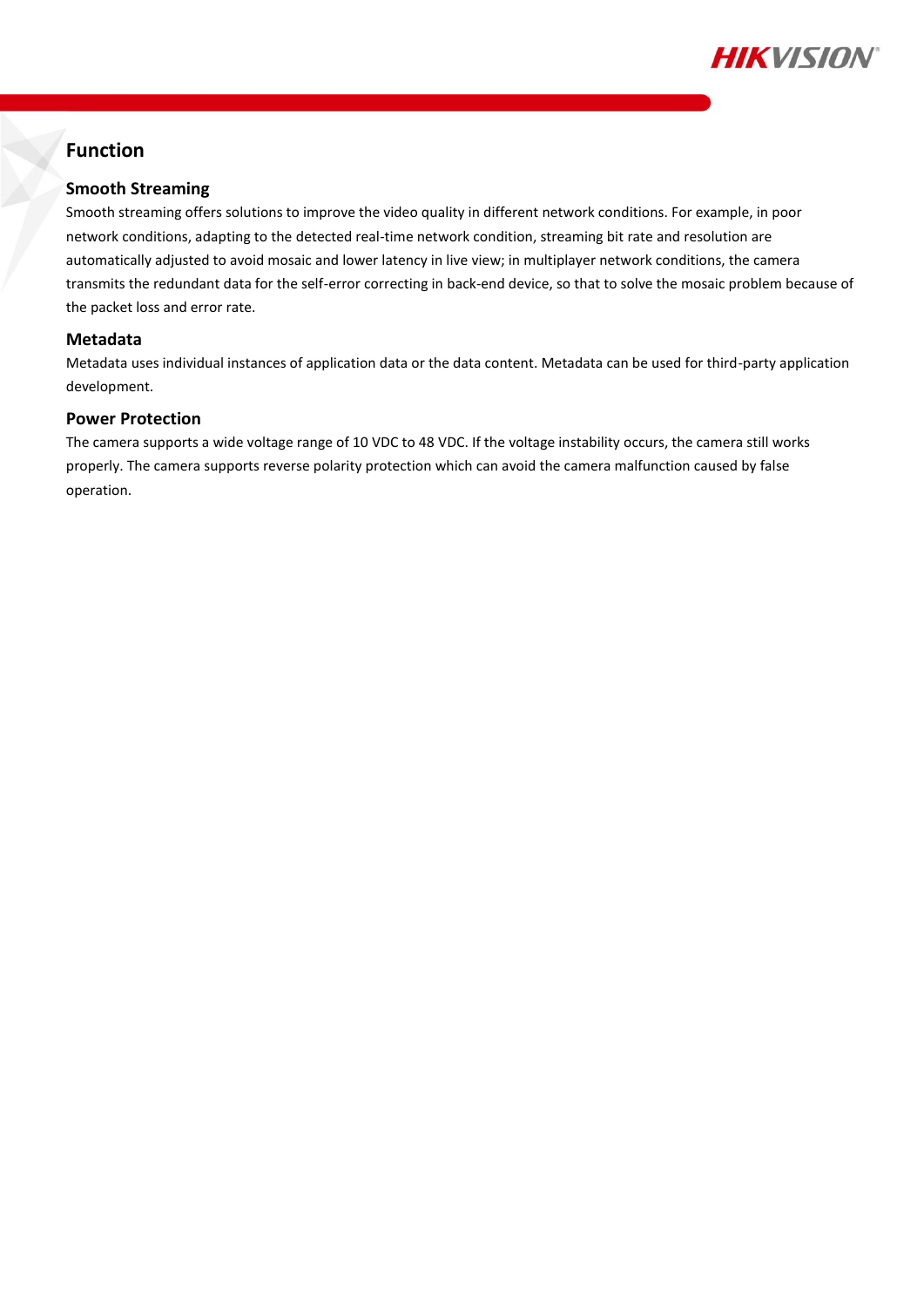

# **Specifications**

| Image Sensor<br>1/1.7" Progressive Scan CMOS<br>Min. Illumination<br>Color: 0.008 Lux @ (F1.2, AGC ON); B/W: 0.0008 Lux @ (F1.2, AGC ON)<br>1 s to 1/100,000 s<br><b>Shutter Speed</b><br>Slow Shutter<br>Yes |  |
|---------------------------------------------------------------------------------------------------------------------------------------------------------------------------------------------------------------|--|
|                                                                                                                                                                                                               |  |
|                                                                                                                                                                                                               |  |
|                                                                                                                                                                                                               |  |
|                                                                                                                                                                                                               |  |
| IR cut filter<br>Day & Night                                                                                                                                                                                  |  |
| Digital WDR<br><b>WDR</b>                                                                                                                                                                                     |  |
| Lens                                                                                                                                                                                                          |  |
| Auto-Iris<br>DC drive. - P: P-iris supported                                                                                                                                                                  |  |
| CS mount<br>Lens Mount                                                                                                                                                                                        |  |
| <b>Video</b>                                                                                                                                                                                                  |  |
| Max. Resolution<br>$4000 \times 3000$                                                                                                                                                                         |  |
| Video Stream<br>5 defined streams and up to 5 custom stream                                                                                                                                                   |  |
| 50Hz: 20fps (4000 × 3000), 25fps (4096 × 2160, 3840 × 2160, 3072 × 1728, 2560 ×                                                                                                                               |  |
| 1440, 1920 × 1080, 1280 x 720)<br>Main Stream                                                                                                                                                                 |  |
| 60Hz: 20fps(4000 × 3000), 30fps (4096 × 2160, 3840 × 2160, 3072 × 1728, 2560 × 1440,                                                                                                                          |  |
| 1920 × 1080, 1280 x 720)                                                                                                                                                                                      |  |
| 50Hz: 25fps (704 × 576, 640 × 480)<br>Sub Stream                                                                                                                                                              |  |
| 60Hz: 30fps (704 $\times$ 480, 640 $\times$ 480)<br>50Hz: 25fps (1920 × 1080, 1280 × 720, 704 × 576, 640 × 480)                                                                                               |  |
| Third Stream<br>60Hz: 30fps (1920 × 1080, 1280 × 720, 704 × 480, 640 × 480)                                                                                                                                   |  |
| 50Hz: 25fps (1920 × 1080, 1280 × 720, 704 × 576, 640 × 480)                                                                                                                                                   |  |
| Fourth Stream<br>60Hz: 30fps (1920 × 1080, 1280 × 720, 704 × 480, 640 × 480)                                                                                                                                  |  |
| 50Hz: 25fps (704 × 576, 640 × 480)                                                                                                                                                                            |  |
| <b>Fifth Stream</b><br>60Hz: 30fps (704 $\times$ 480, 640 $\times$ 480)                                                                                                                                       |  |
| 50Hz: 25fps (1920 × 1080, 1280 × 720, 704 × 576, 640 × 480)<br><b>Custom Stream</b>                                                                                                                           |  |
| 60Hz: 30fps (1920 × 1080, 1280 × 720, 704 × 480, 640 × 480)                                                                                                                                                   |  |
| Main stream: H.265+/H.265/H.264+/H.264                                                                                                                                                                        |  |
| Sub stream/third stream/fourth stream/fifth stream/custom stream:<br>Video Compression                                                                                                                        |  |
| H.265/H.264/MJPEG                                                                                                                                                                                             |  |
| Baseline Profile/Main Profile/High Profile<br>H.264 Type                                                                                                                                                      |  |
| $H.264+$<br>Main stream support                                                                                                                                                                               |  |
| Main Profile<br>H.265 Type                                                                                                                                                                                    |  |
| $H.265+$<br>Main stream support                                                                                                                                                                               |  |
| Video Bit Rate<br>32 Kbps to 16 Mbps                                                                                                                                                                          |  |
| Scalable Video Coding (SVC)<br>H.264 and H.265 encoding                                                                                                                                                       |  |
| <b>Audio</b>                                                                                                                                                                                                  |  |
| Audio Compression<br>G.711/G.722.1/G.726/MP2L2/PCM/MP3                                                                                                                                                        |  |
| 64Kbps(G.711)/16Kbps(G.722.1)/16Kbps(G.726)/32-192Kbps(MP2L2)/32Kbps(PCM)/<br>Audio Bit Rate<br>8-320Kbps(MP3)                                                                                                |  |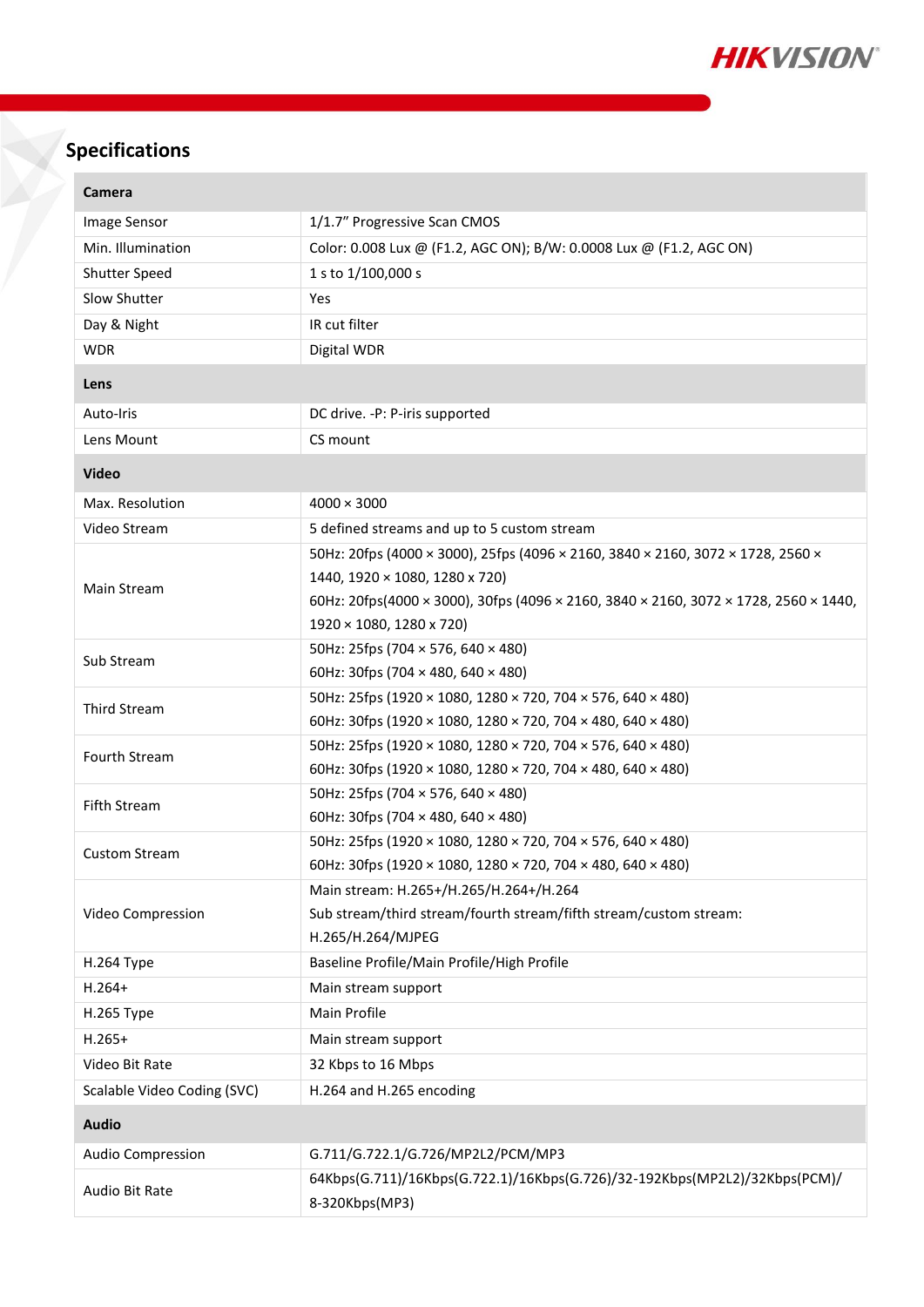

| <b>Environment Noise Filtering</b> | Yes                                                                                                                                                                                                                                                                                                                                                                                                                                                                              |  |
|------------------------------------|----------------------------------------------------------------------------------------------------------------------------------------------------------------------------------------------------------------------------------------------------------------------------------------------------------------------------------------------------------------------------------------------------------------------------------------------------------------------------------|--|
| Audio Sampling Rate                | 8 kHz/16 kHz/32 kHz/44.1 kHz/48 kHz                                                                                                                                                                                                                                                                                                                                                                                                                                              |  |
| <b>Smart Feature-Set</b>           |                                                                                                                                                                                                                                                                                                                                                                                                                                                                                  |  |
| <b>Smart Event</b>                 | Line crossing detection, up to 4 lines configurable<br>Intrusion detection, up to 4 regions configurable<br>Region entrance detection, up to 4 regions configurable<br>Region exiting detection, up to 4 regions configurable<br>Unattended baggage detection, up to 4 regions configurable<br>Object removal detection, up to 4 regions configurable<br>Face detection: detects faces and upload images<br>Scene change detection, audio exception detection, defocus detection |  |
| <b>Basic Event</b>                 | Motion detection, video tampering alarm, exception (network disconnected, IP<br>address conflict, illegal login, HDD full, HDD error)                                                                                                                                                                                                                                                                                                                                            |  |
| <b>Statistics</b>                  | Counting                                                                                                                                                                                                                                                                                                                                                                                                                                                                         |  |
| Linkage Method                     | Trigger recording: memory card, network storage, pre-record and post-record<br>Trigger captured pictures uploading: FTP, SFTP, HTTP, NAS, Email<br>Trigger notification: HTTP, ISAPI, alarm output, Email                                                                                                                                                                                                                                                                        |  |
| Region of Interest                 | Main stream/sub stream/third stream/fourth stream/fifth stream: 4 fixed regions and<br>dynamic face tracking for each stream                                                                                                                                                                                                                                                                                                                                                     |  |
| Image                              |                                                                                                                                                                                                                                                                                                                                                                                                                                                                                  |  |
| Image Enhancement                  | BLC, HLC, 3D DNR, Defog, EIS                                                                                                                                                                                                                                                                                                                                                                                                                                                     |  |
| Image Setting                      | Rotate mode, saturation, brightness, contrast, sharpness, AGC, and white balance are<br>adjustable by client software or web browser                                                                                                                                                                                                                                                                                                                                             |  |
| <b>Target Cropping</b>             | Yes                                                                                                                                                                                                                                                                                                                                                                                                                                                                              |  |
| Day/Night Switch                   | Day/Night/Auto/Schedule/Triggered by Alarm In                                                                                                                                                                                                                                                                                                                                                                                                                                    |  |
| Picture Overlay                    | LOGO picture can be overlaid on video with $128 \times 128$ 24 bit bmp format                                                                                                                                                                                                                                                                                                                                                                                                    |  |
| <b>SNR</b>                         | $\geq$ 52dB                                                                                                                                                                                                                                                                                                                                                                                                                                                                      |  |
| <b>Network</b>                     |                                                                                                                                                                                                                                                                                                                                                                                                                                                                                  |  |
| Network Storage                    | microSD/SDHC/SDXC card (256 GB), local storage and NAS (NFS, SMB/CIFS), ANR<br>Together with high-end Hikvision memory card, memory card encryption and health<br>detection are supported.                                                                                                                                                                                                                                                                                       |  |
| Protocols                          | TCP/IP, ICMP, HTTP, HTTPS, FTP, SFTP, DHCP, DNS, DDNS, RTP, RTSP, RTCP, PPPOE,<br>NTP, UPnP, SMTP, SNMP, IGMP, 802.1X, QoS, IPv6, UDP, Bonjour, SSL/TLS                                                                                                                                                                                                                                                                                                                          |  |
| API                                | ONVIF (PROFILE S, PROFILE G, PROFILE T), ISAPI, SDK, Ehome                                                                                                                                                                                                                                                                                                                                                                                                                       |  |
| <b>Smooth Streaming</b>            | Yes                                                                                                                                                                                                                                                                                                                                                                                                                                                                              |  |
| Security                           | Password protection, complicated password, HTTPS encryption, 802.1X authentication<br>(EAP-TLS, EAP-LEAP, EAP-MD5), watermark, IP address filter, basic and digest<br>authentication for HTTP/HTTPS, WSSE and digest authentication for ONVIF, RTP/RTSP<br>over HTTPS, control timeout settings, security audit log, TLS 1.2, TLS1.0, TLS1.1                                                                                                                                     |  |
| Simultaneous Live View             | Up to 20 channels                                                                                                                                                                                                                                                                                                                                                                                                                                                                |  |
| User/Host                          | Up to 32 users. 3 user levels: administrator, operator and user                                                                                                                                                                                                                                                                                                                                                                                                                  |  |
| Client                             | iVMS-4200, Hik-Connect, Hik-Central                                                                                                                                                                                                                                                                                                                                                                                                                                              |  |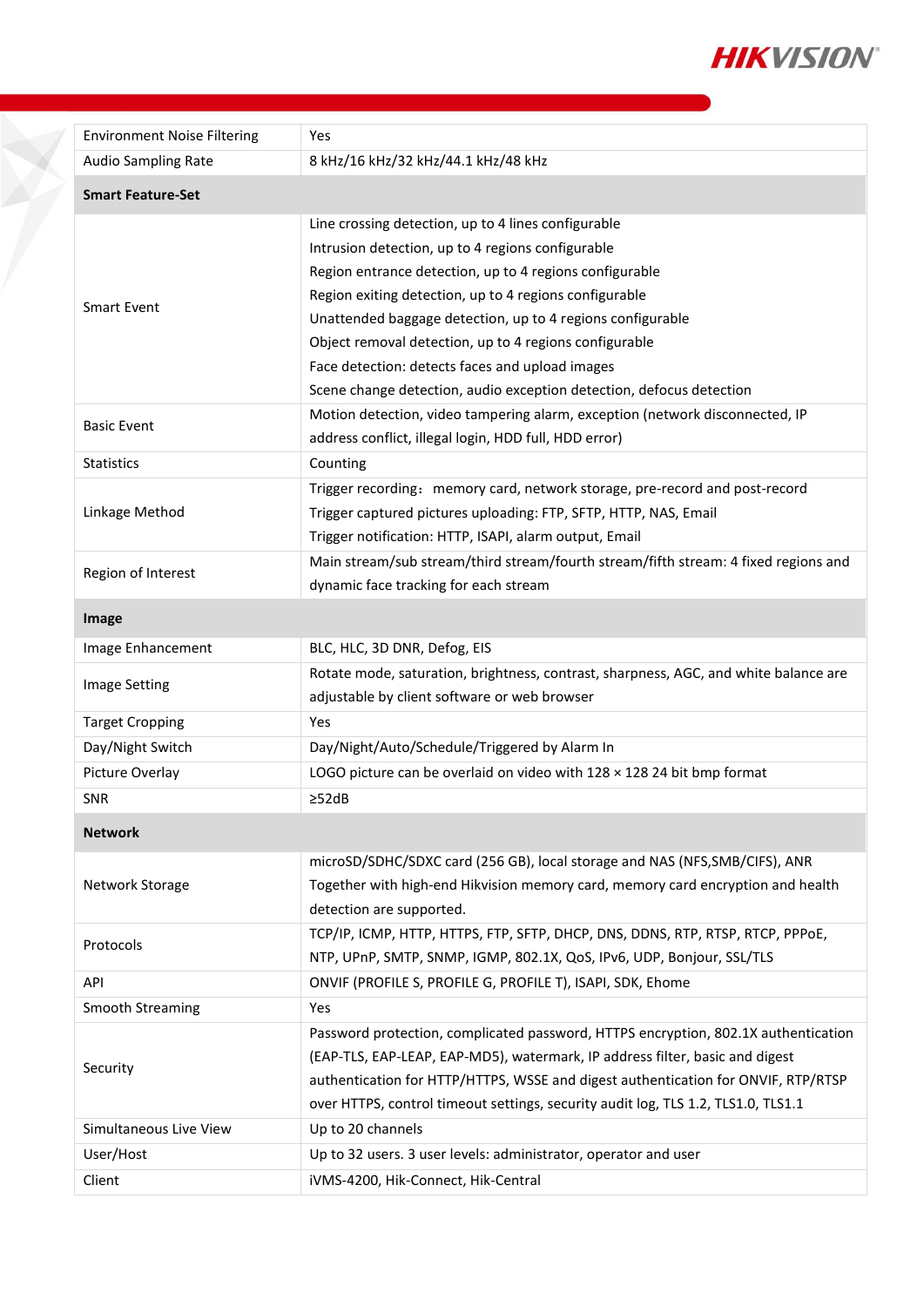

| Web Browser                    | Plug-in required live view: IE8+                                                         |
|--------------------------------|------------------------------------------------------------------------------------------|
|                                | Plug-in free live view: Chrome 57.0+, Firefox 52.0+, Safari 11+                          |
|                                | Local service: Chrome57.0+, Firefox52.0+                                                 |
| <b>Interface</b>               |                                                                                          |
| Audio                          | 1 input (line in), 1 output (line out), 2-core terminal block, mono sound                |
| <b>Communication Interface</b> | 1 RJ45 10M/100M/1000M Ethernet port                                                      |
|                                | 1 RS-485 interface (half duplex, HIKVISION, Pelco-P, Pelco-D, self-adaptive)             |
| Alarm                          | 2 inputs, 2 outputs (max. 24 VDC/VAC, 1A max.)                                           |
| Video Out                      | 1Vp-p composite output (75 $\Omega$ /CVBS), only for adjustment                          |
| Power Output                   | 12 VDC, max. 200 mA                                                                      |
| Interface Style                | Connector panel                                                                          |
| On-board Storage               | Built-in microSD/SDHC/SDXC slot, up to 256 GB                                            |
| General                        |                                                                                          |
| <b>Firmware Version</b>        | V5.6.0                                                                                   |
|                                | 32 languages                                                                             |
| Web Client Language            | English, Russian, Estonian, Bulgarian, Hungarian, Greek, German, Italian, Czech, Slovak, |
|                                | French, Polish, Dutch, Portuguese, Spanish, Romanian, Danish, Swedish, Norwegian,        |
|                                | Finnish, Croatian, Slovenian, Serbian, Turkish, Korean, Traditional Chinese, Thai,       |
|                                | Vietnamese, Japanese, Latvian, Lithuanian, Portuguese (Brazil)                           |
|                                | Anti-flicker, 5 streams and up to 5 custom streams, heartbeat, mirror, privacy masks,    |
| <b>General Function</b>        | flash log, password reset via e-mail, pixel counter, HTTP listening                      |
| Reset                          | Reset via reset button on camera body, web browser and client software                   |
| <b>Startup and Operating</b>   |                                                                                          |
| Conditions                     | -30 °C to 60 °C (-22 °F to 140 °F), humidity 95% or less (non-condensing)                |
| <b>Storage Conditions</b>      | -30 °C to 60 °C (-22 °F to 140 °F), humidity 95% or less (non-condensing)                |
| Power Supply                   | 12 VDC is recommended, 10 to 48 VDC; 24 VAC (-25%, +24.9%); two-core terminal            |
|                                | block; PoE (802.3af, class 3); Reverse polarity protection                               |
|                                | With extra load: 12 VDC, 0.8 A, max. 10 W; 24 VAC, 0.7 A, max. 10 W; PoE (802.3af, 36    |
| Power Consumption and Current  | V to 57 V), 0.1 A to 0.3 A, max. 10 W, class 3                                           |
|                                | Without extra load: 12 VDC, 0.65 A, max. 7.6 W; 24 VAC, 0.55 A, max. 7.6 W; PoE          |
|                                | (802.3af, 36 V to 57 V), 0.1 A to 0.3 A, max. 7.6 W, class 3                             |
| Material                       | Metal                                                                                    |
| <b>Dimensions</b>              | Camera: $142.6 \times 69.8 \times 68$ mm $(5.61'' \times 2.75'' \times 2.68'')$          |
|                                | Package: 315 × 140 × 140 mm (12.4" × 5.51" × 5.51")                                      |
| Weight                         | -AP: approx. 730 g (1.61 lb.), 1020 g (2.25 lb.) with package                            |
|                                | Non-AP: approx. 690 g (1.52 lb.), 975 g (2.15 lb.) with package                          |
| Approval                       |                                                                                          |
| EMC                            | 47 CFR Part 15, Subpart B; EN 55032: 2015, EN 61000-3-2: 2014, EN 61000-3-3: 2013,       |
|                                | EN 50130-4: 2011 +A1: 2014; AS/NZS CISPR 32: 2015; ICES-003: Issue 6, 2016; KN 32:       |
|                                | 2015, KN 35: 2015                                                                        |
| Safety                         | UL 60950-1, IEC 60950-1:2005 + Am 1:2009 + Am 2:2013, EN 60950-1:2005 + Am               |
|                                |                                                                                          |
|                                | 1:2009 + Am 2:2013, IS 13252(Part 1):2010+A1:2013+A2:2015                                |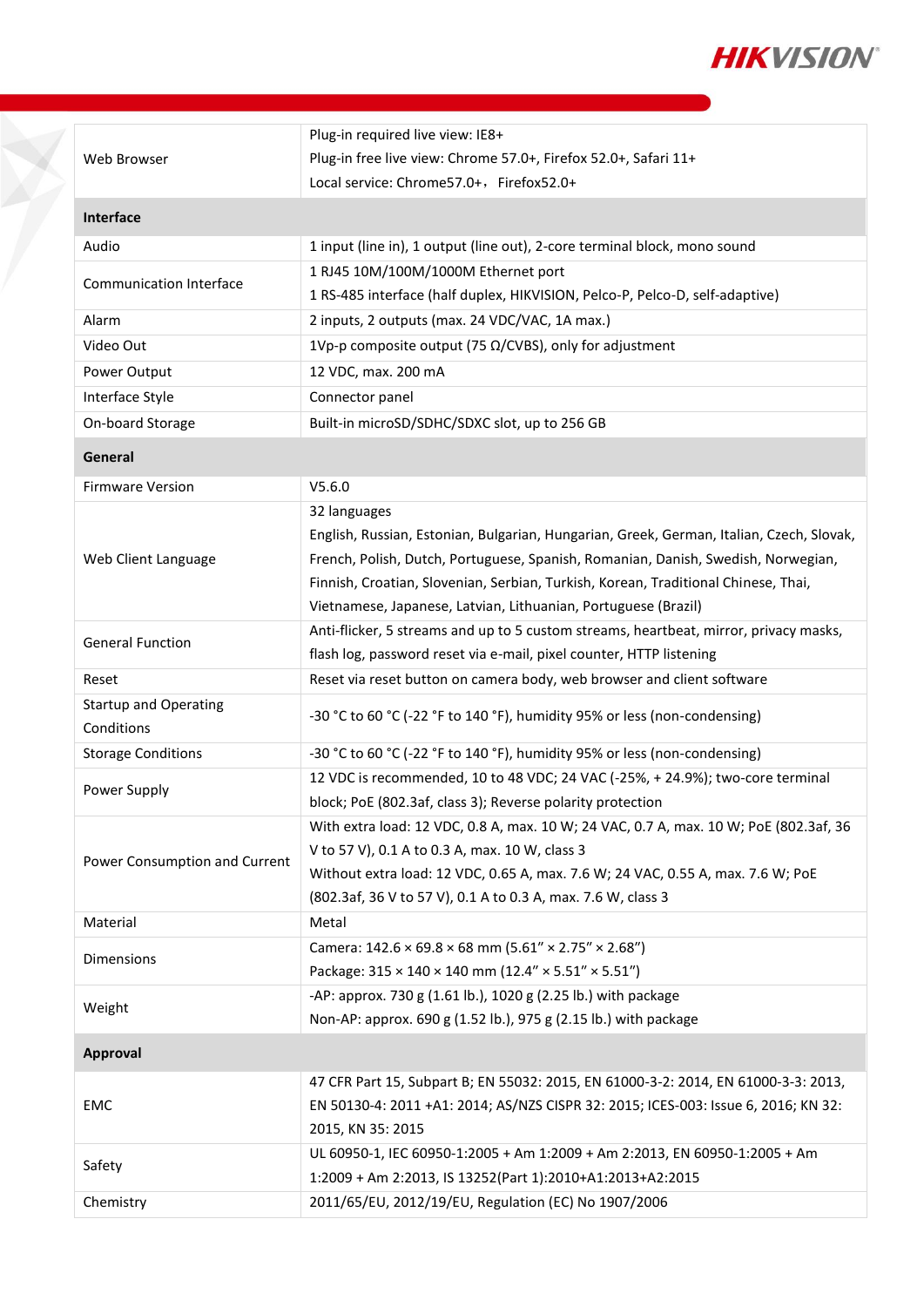

*\* Listed resolutions are only selectable options. It does not mean that all streams can work at their maximum resolution at the same time.*

## **Available Model**

DS-2CD50C5G0, DS-2CD50C5G0-AP

*\* -AP: Auto back focus and P-iris are supported.*

## **Dimension**

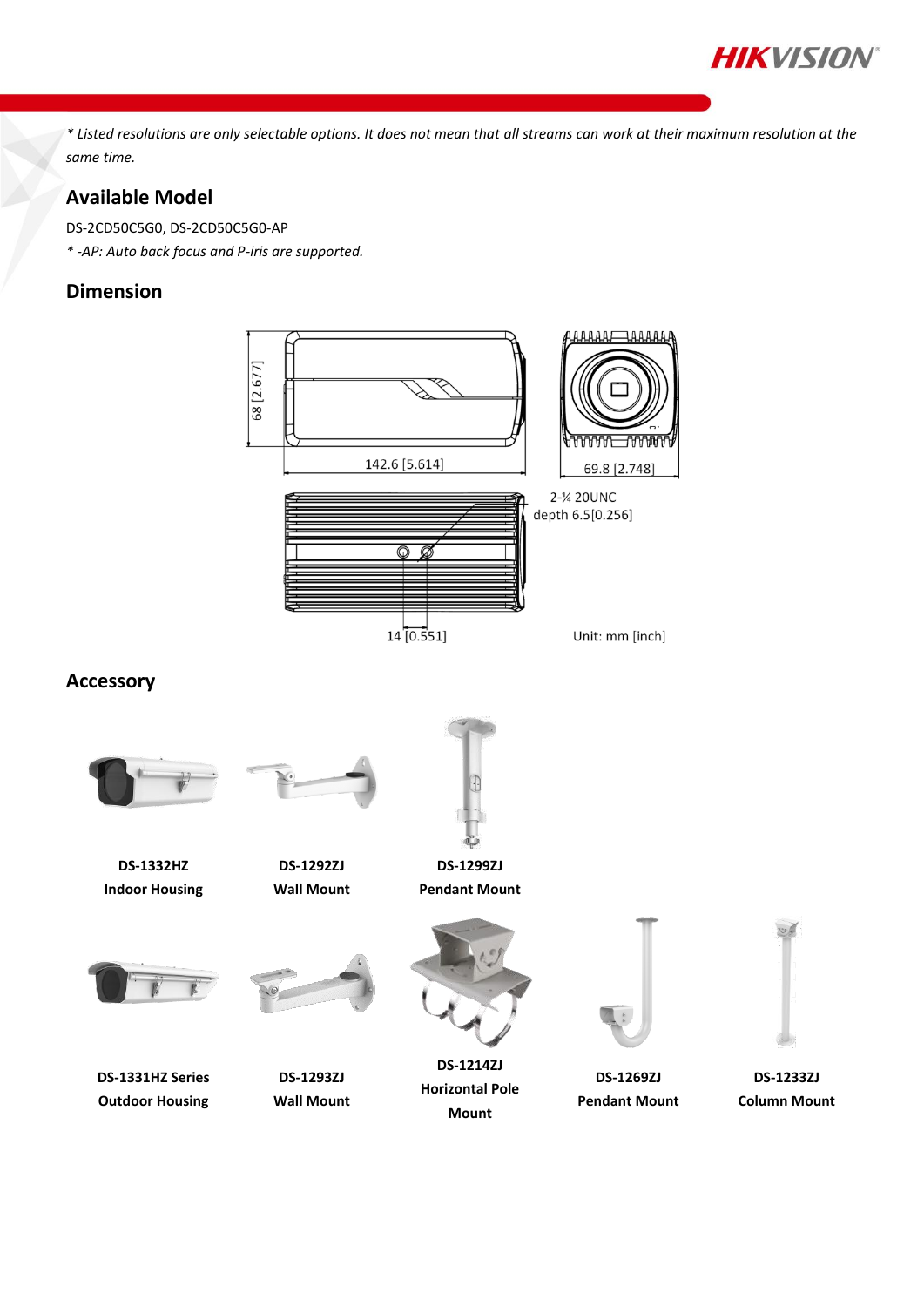![](_page_6_Picture_0.jpeg)

![](_page_6_Picture_1.jpeg)

**DS-1331HZ-B Outdoor Housing + DS-2202ZJ Integrated Mount**

![](_page_6_Picture_3.jpeg)

**HV1140D-8MPIR 11 to 40 mm DC Iris**

![](_page_6_Picture_5.jpeg)

**HV1140P-8MPIR 11 to 40 mm P-Iris**

![](_page_6_Picture_7.jpeg)

**HV1050D-12MPIR 10 to 50 mm DC Iris**